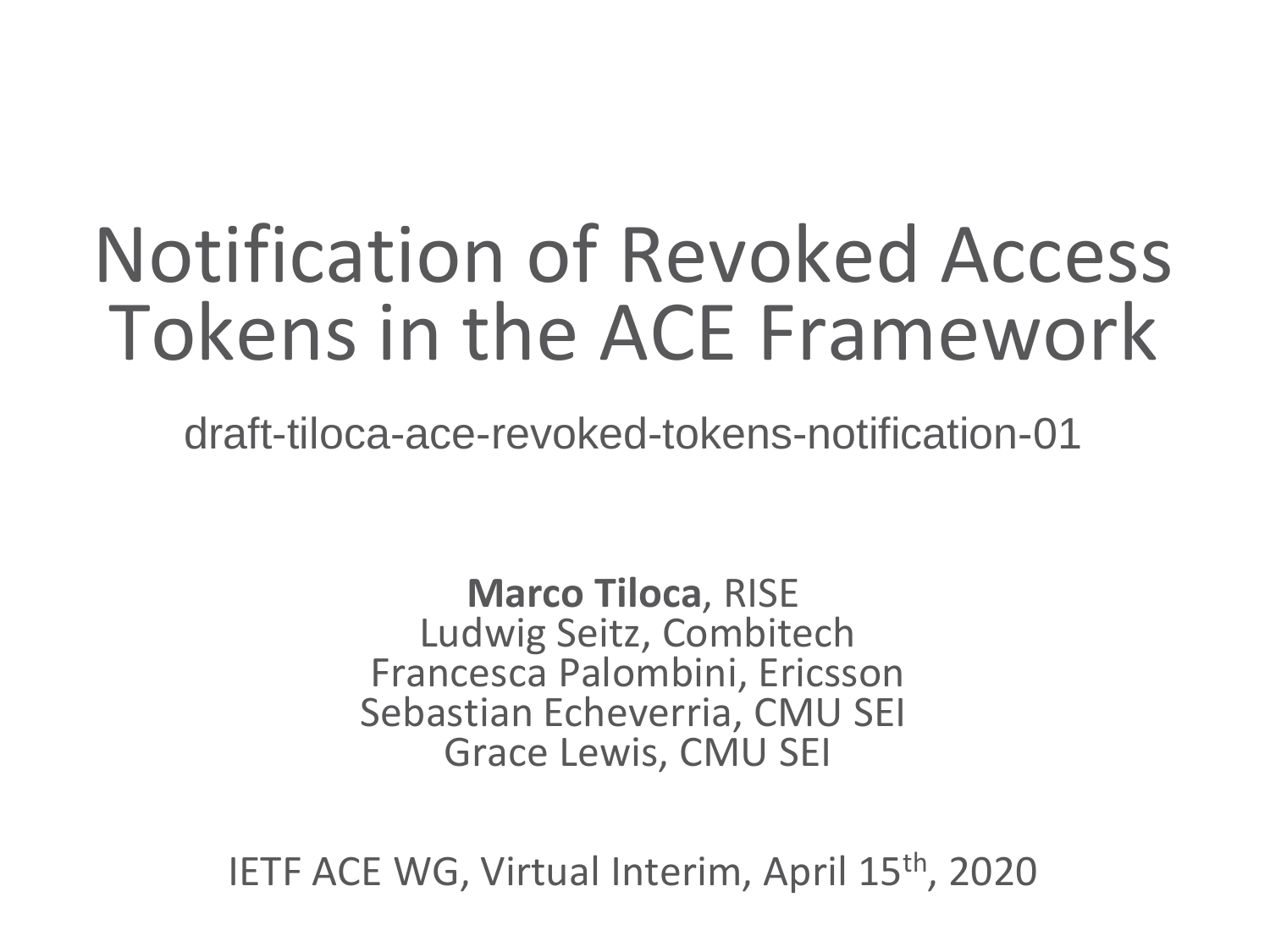# Motivation

› An Access Token may be revoked, before expiration

- Client or RS has been compromised, or decommissioned
- Changed access policies
- Changed ACE profile to use
- › In OAuth
	- Token revocation by Client exists (RFC 7009)
	- –No revocation by Resource Owner or RS
	- –Not a problem, Tokens expire fast
- › Different assumptions in ACE
	- E.g. RS has intermittent connectivity, Tokens don't expire fast
	- How can the AS tell C and RS about revoked tokens?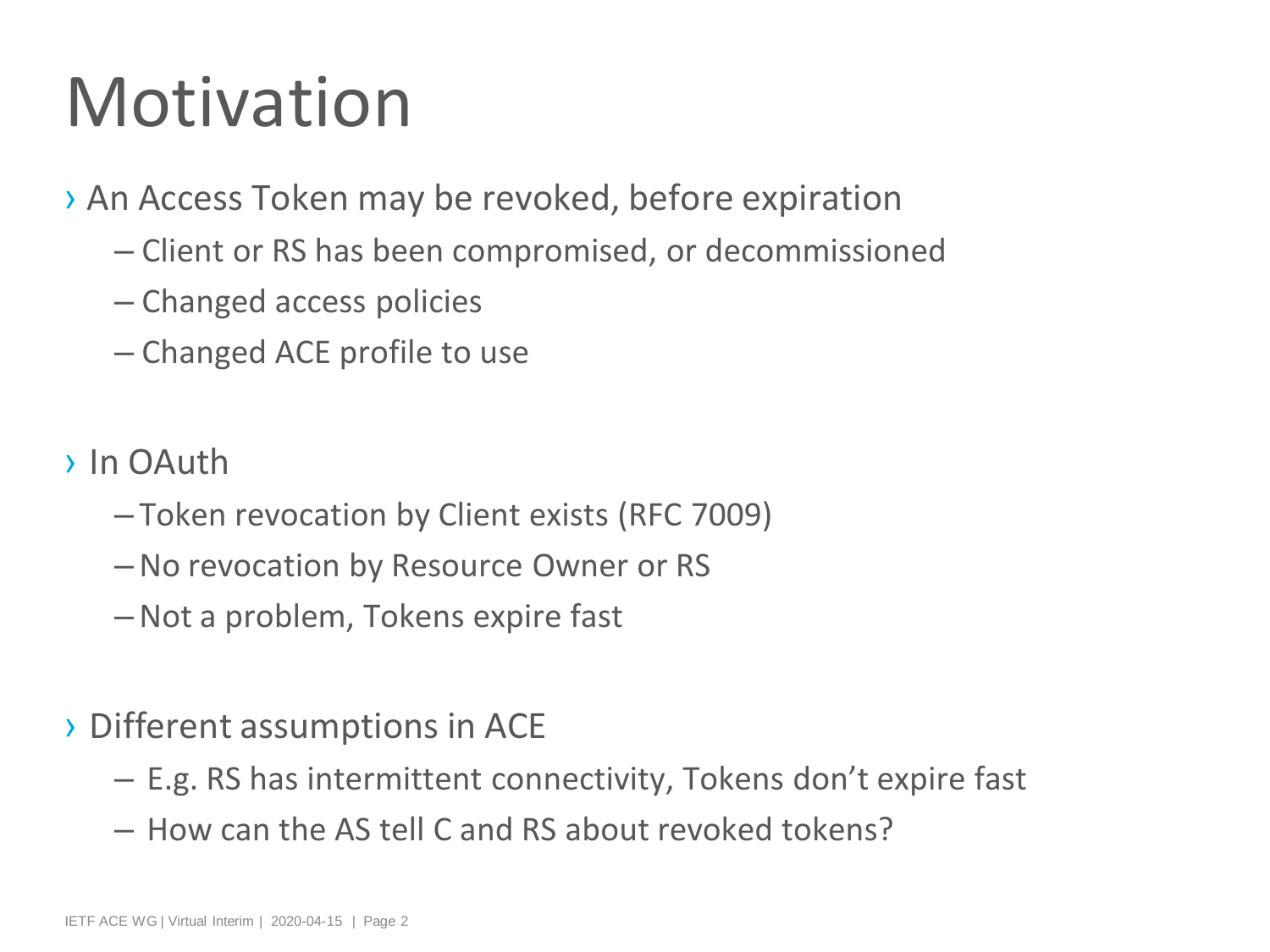# Contribution

- › New interface at the AS
	- The AS maintains one Token Revocation List (TRL) resource
	- The TRL contains the hashes of revoked, not-yet-expired tokens
	- C/RS can GET or GET-Observe from the TRL
	- C/RS retrieve only their own pertaining portion of the TRL
- › Benefits
	- Complement token introspection at the AS
	- No need for new endpoints at C or RS
- › Updates in -01 from Travis' review [1] and Jim input Thanks!

[1]<https://mailarchive.ietf.org/arch/msg/ace/1UK5QuLh4kmzlH211JBtotdchfQ/>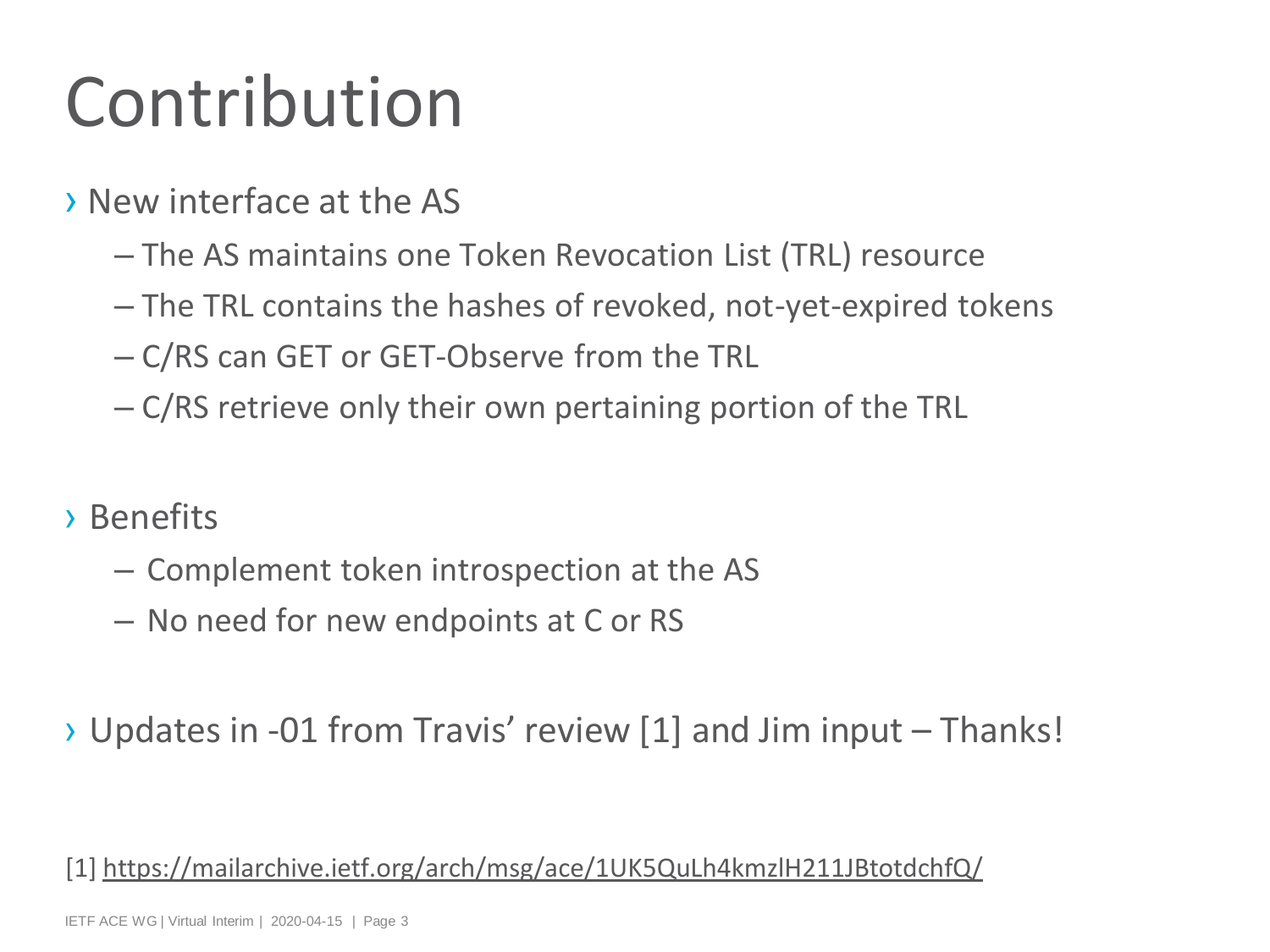# Rationale

- › Token hash, as Token name/ID
	- Not 'cti', the Token is opaque to the Client
	- Computed as per RFC 6920, Section 6
	- Support for both CBOR and JSON transport
- › Token Revocation List (TRL) at the AS
	- CBOR array of Token hashes
	- Add token hashes when Tokens are revoked
	- Remove token hashes when revoked Tokens expire
- › Interaction
	- C and RS get the URL to the TRL endpoint upon registration
	- C and RS obtain only hashes of their own pertaining Tokens
	- A registered Administrator gets all Token hashes in the TRL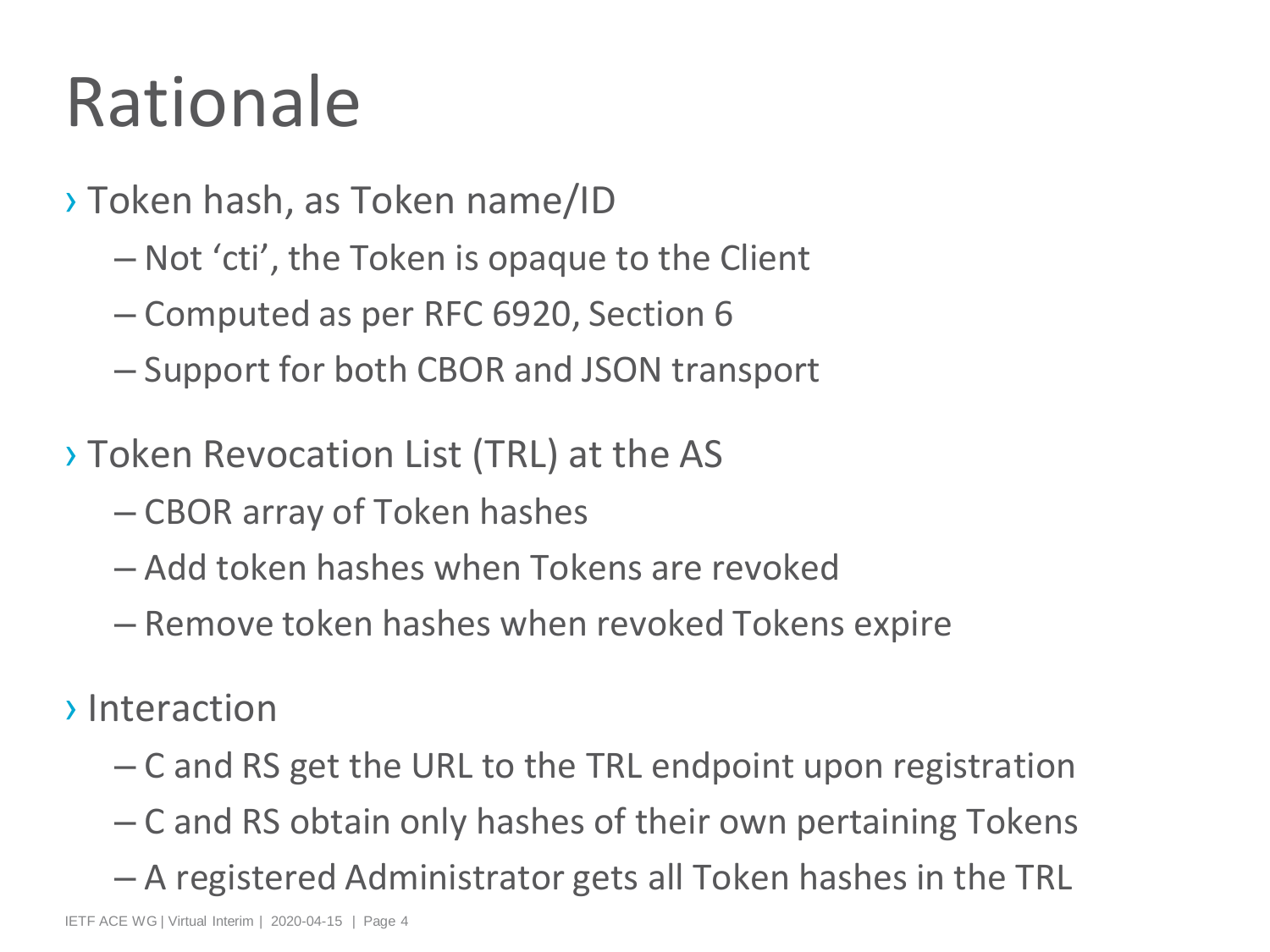### Protocol overview

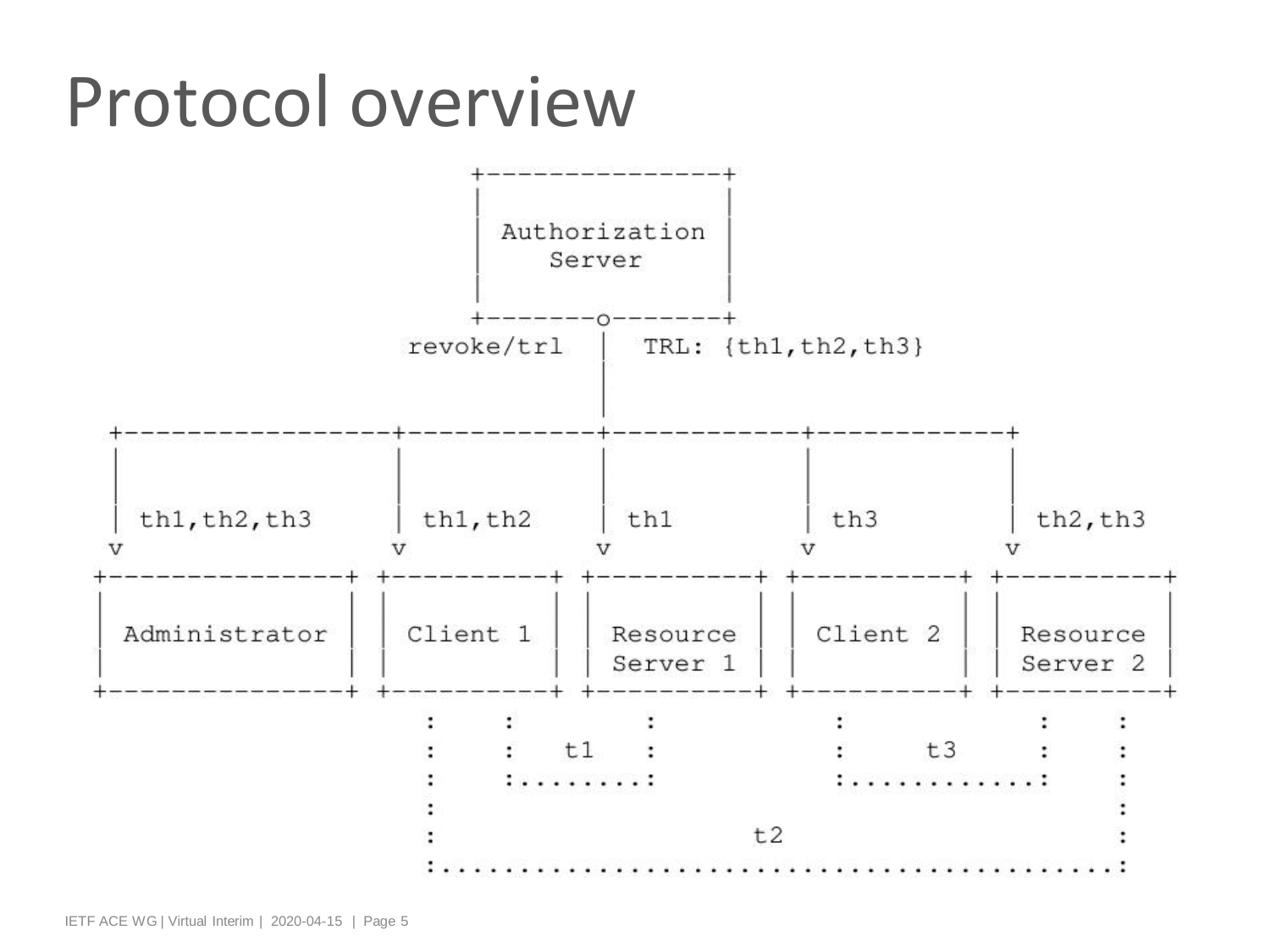# Two types of TRL queries

#### › Common features

- Limited to the portion of the TRL pertaining the requester
- TRL filtering based on authenticated identity of the requester (secure session)

#### › **Full query –** *GET [Observe: 0] example\_as/revoke/trl*

- Request for all pertaining token hashes in the TRL
- Return a CBOR array, with the Token hashes as elements

#### › **Diff query –** *GET [Observe: 0] example\_revoke/trl?diff=true[&N=3]*

- Request for the latest N updates to the pertaining portion of the TRL list
- Build N entries as CBOR maps. Each entry refers to an update and has:
	- › A field "deleted", with a CBOR array of Token hashes as element.
	- › A field "added", with a CBOR array of Token hashes as element.
- Return a CBOR array with the N entries as element, in reverse chronological order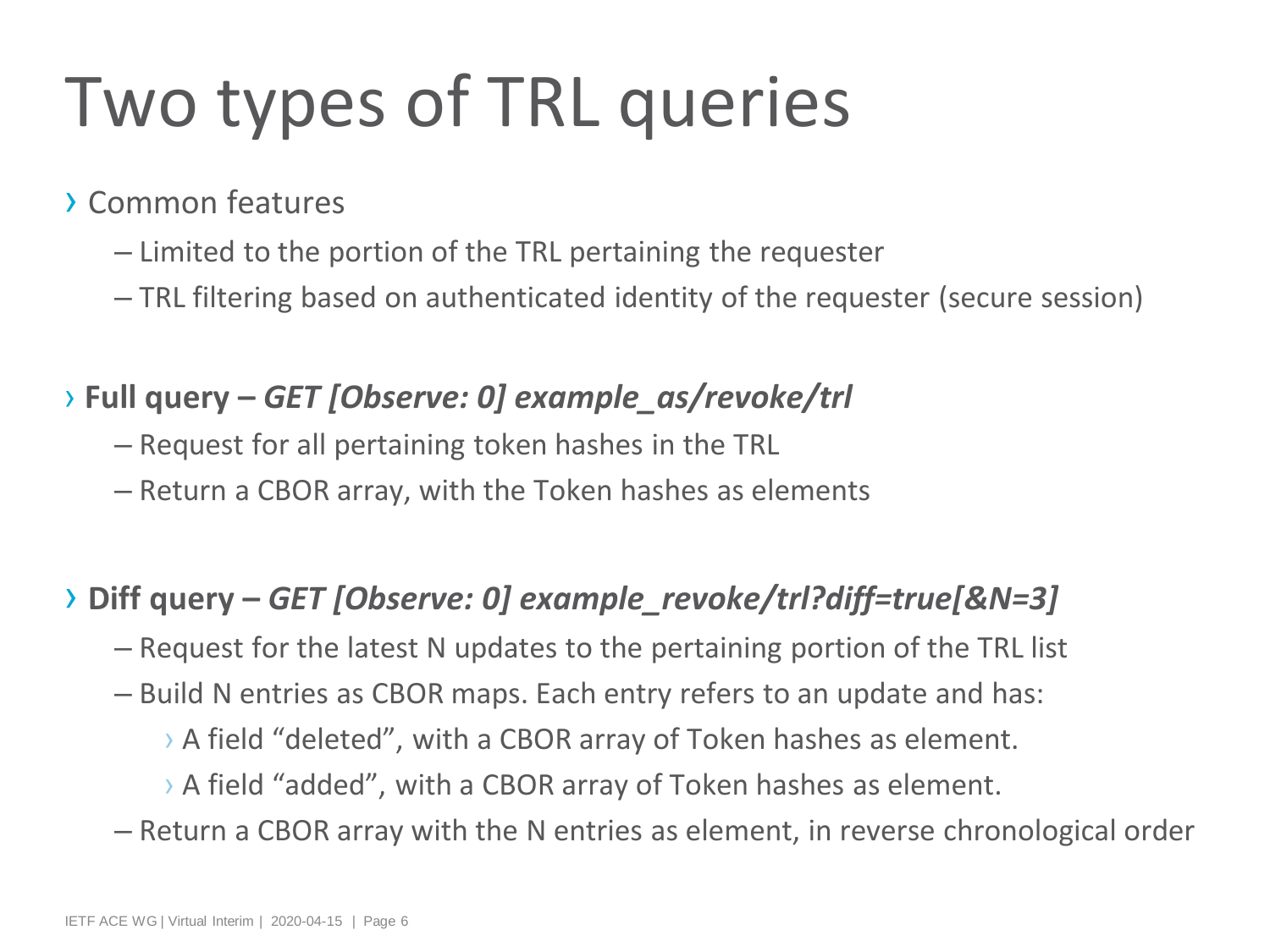# Example

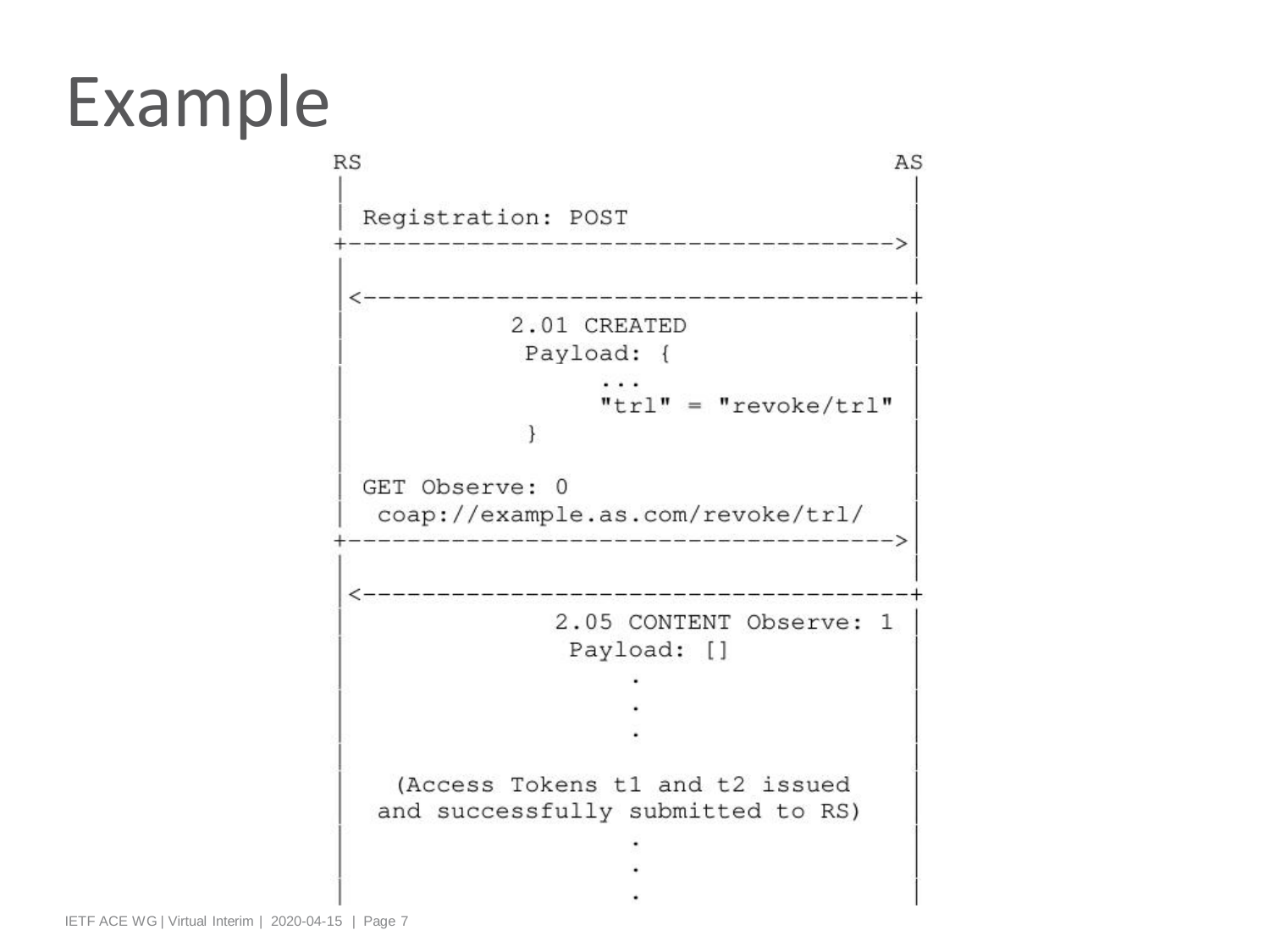# Example (ctd.)

 $RS$ AS (Access Token t1 is revoked) 2.05 CONTENT Observe: 2 Payload: [h(bstr.t1)] (Access Token t2 is revoked) 2.05 CONTENT Observe: 3 Payload: [h(bstr.t1),  $h(bstr.t2)$ ] (Access Token t1 expires) 2.05 CONTENT Observe: 4 Payload: [h (bstr.t2)]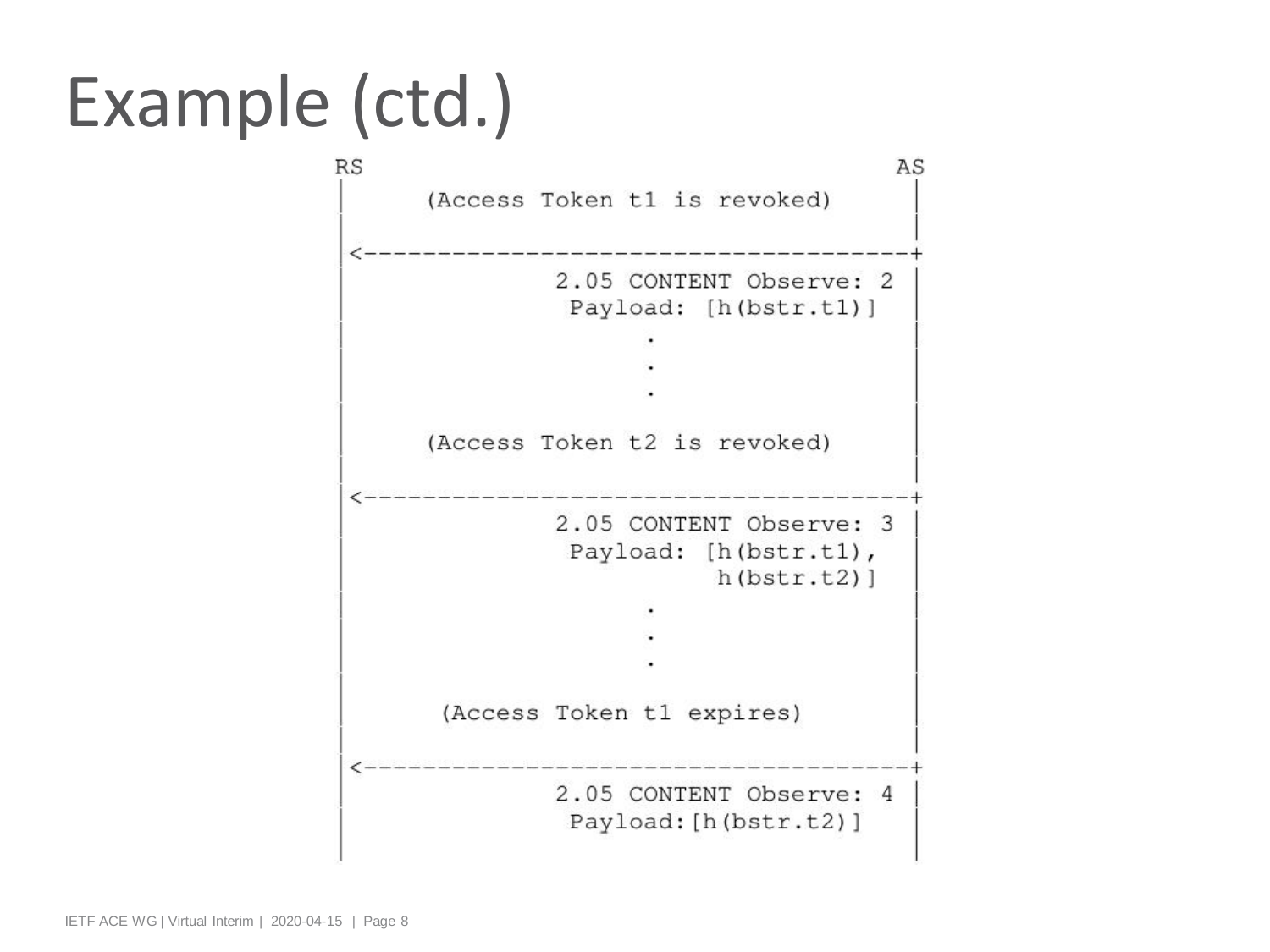# Summary

#### › Notification of revoked Access Token

- GET or GET-Observe; full query and diff query
- Complement token introspection at the AS
- No need for new endpoints on Clients and Resource Servers
- › Version -01 incorporates:
	- Review from Travis Spencer
	- Input and comments from Jim
- › Next steps
	- Add CDDL notation
	- More workflow examples, e.g. for diff query interactions
	- Integer compression of "added" and "deleted" for Diff queries
- › Need more feedback and reviews